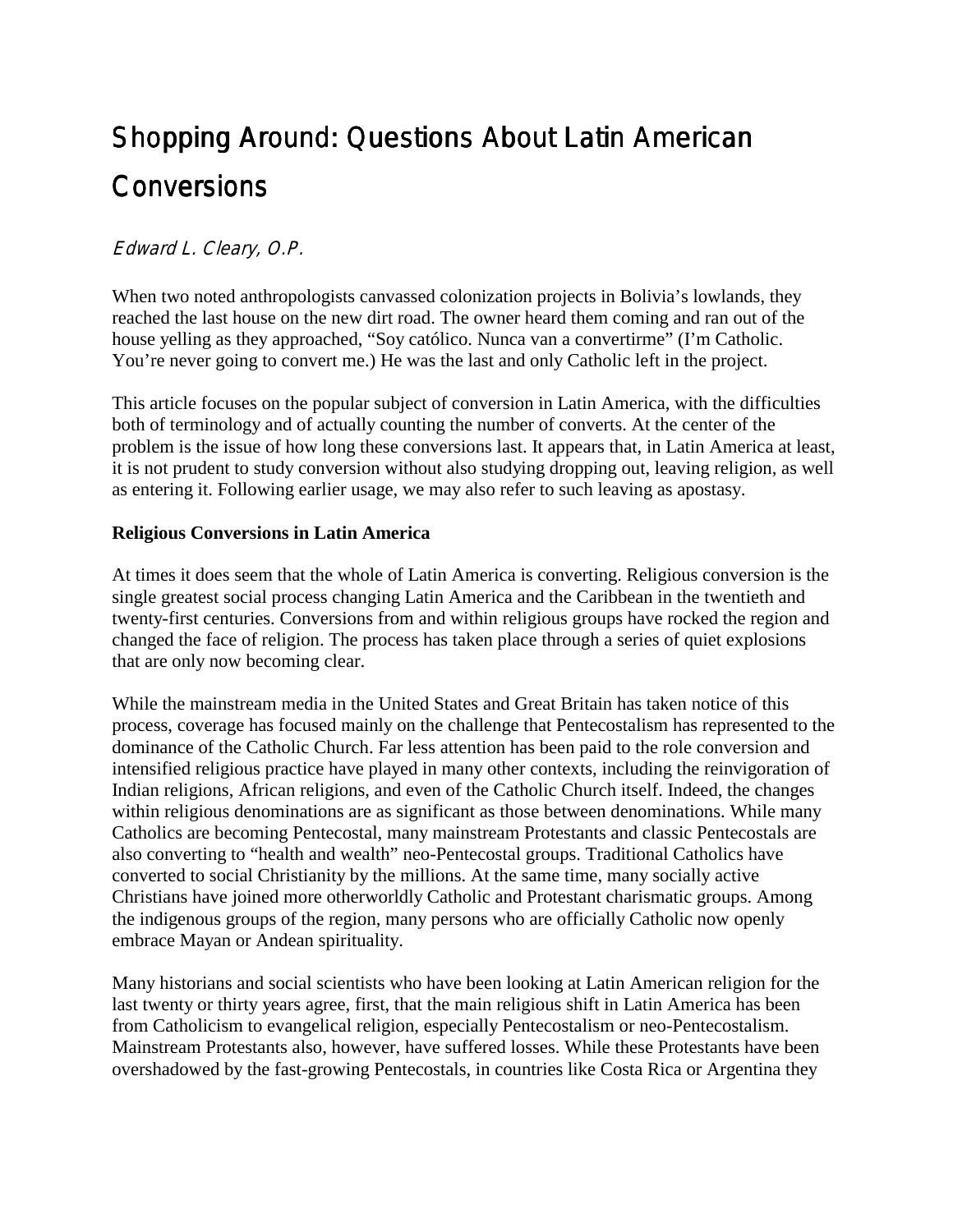exercise an influence far beyond their numbers.

Second, the major sector of Catholicism affected by this shift has been that of nominal, indifferent Catholics, who have supplied most of the converts to Pentecostalism. This pool of nominal Catholics was very large. In 1960 probably two-thirds of the Catholic population seldom or never attended church. Starting in the late 1960s two trends occurred: large numbers of Catholics in many countries became active in church, and Protestants in two-thirds of Latin American countries gained large numbers of converts. Empirical studies and the long history of religious conversion have shown that the convinced and the committed are rarely converted to a different faith or group. Rather, it is typically the nominal Catholic or indifferent Protestant who becomes the engaged Pentecostal.

Scholars from various disciplines have begun looking more closely at conversion in Latin America, asking who the converts are and how they became converted. Beside the insight that Pentecostal converts typically come from the large indifferent sector of Catholicism, we have evidence that converts adopt and remain in another religion primarily because of networks of friends, job acquaintances, and neighbors who bring them into the church and help them remain faithful. We have begun to look more systematically at why so many Latin Americans have changed religion, both by studying the social context for change and by listening to the reasons converts give for their new (or renewed) commitment to a religion.

#### **Conversion, Switching, and Indifference**

Observers note that the rates of conversion to the new and changing religious groups are far greater in some countries than in others. Geographers studying the patterns of religion show some sections of the same country with much greater religious change than other sections.

Reginald Prandi and other veteran Brazilian observers note that 25 percent of the population of São Paulo, one of the largest cities of the world, have converted to another religion. Respected Argentine researchers have also noted the incursion of both Pentecostalism and African religion into the extremely traditional religious grounds of their country.

For Latin American social scientists this moving between religions seems a new and especially Latin American characteristic. Some give explanations along the lines of switching religions being another Latin fad. Similar observations, however, were made of the United States, as newspapers in the 1990s spoke increasingly of a religious marketplace. The Boston Globe expressed some amazement at the blooming of black Pentecostal church buildings within its Puritan city, claiming that there were more Pentecostal churches in Boston than Catholic ones. Later the paper looked more closely and published another story, again with implied exclamation marks: 25 percent of the people in the Boston area had changed religious affiliation.

Changing religious groups is not a new story in the United States. People have been switching church affiliation for decades. About 40 percent of North Americans belong to a religion different from the one in which they were raised. Some observers have claimed, on the basis of new churches being built, that switching must be more common than it was. This is not true, however, for there has been little, if any, increase above the 40 percent norm. Probably, then,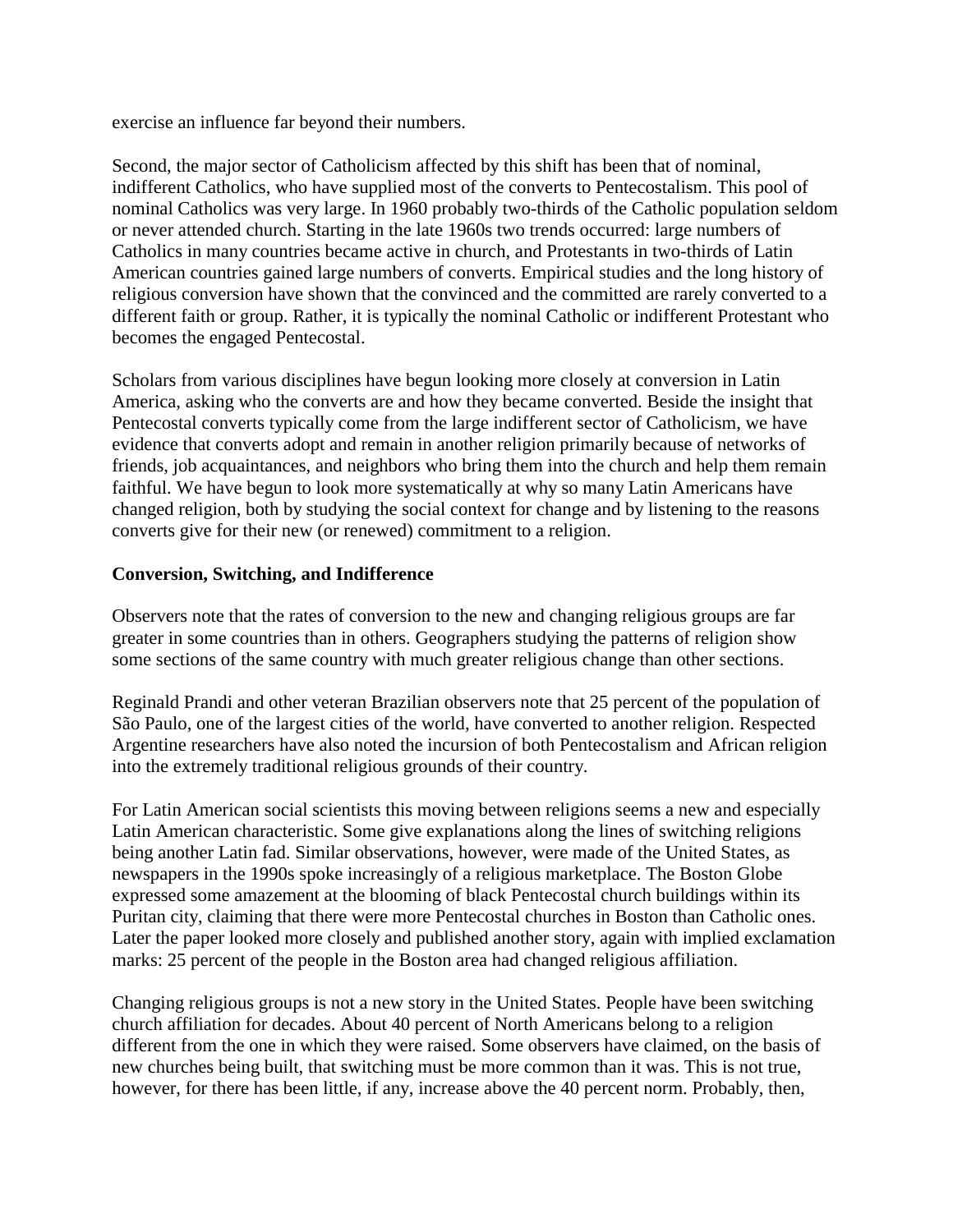Latin America lags behind the United States. I attribute this difference to Latin America becoming a more open and diversified society, although lagging behind the United States in the process.

Religious switching raises questions about conversion. When much of the switching has been from denomination to denomination, it does not seem like a true biblical metanoia (repentance, or turning). Does the switching, at least in the United States, represent a trend toward a search for deeper spiritual decision making? Do switchers represent an intensified religious sensibility on the part of persons seeking new (and better) messages and new messengers? Perhaps, but more common reasons for changing religious affiliation include changes in life conditions, such as religiously mixed marriages; moving into new neighborhoods, cities, and regions of the country; searching for social services, such as day care or self-help groups (as for addiction sufferers); and new friendship circles.

Pentecostalism does seem to change the way one looks at religion in Latin America. While it is clear that the main Pentecostal growth in Latin America is not induced from the United States, still Latin American Pentecostalism shares characteristics of religion in the United States. Specifically, it places exceptional emphasis on congregational participation and worship attendance as a measure of religious involvement.

This emphasis is not true of all major and global religions. Islam, Hinduism, and Buddhism emphasize ritual and worship at home and with the family to a much greater extent than Latin American Pentecostalism. Nor did Latin American Catholicism give the same weighty emphasis, as in Pentecostalism, to congregational participation and worship attendance. Popular Catholicism was, at least until recently, the religion of most Catholics. From their earliest years, practitioners of popular Catholicism learned from their parents that saints were somehow active in their lives and could be venerated in church, at home, or at strategic places in the city or country. Popular Catholics celebrated feasts, made promises, and prayed for blessings, in and outside of church.

The criterion to be established here for later reference is that indifference, or having no religion, is not measured the same for Pentecostals as it is for popular Catholics. Indifference, being nada (nothing), for Pentecostals means not attending church at least weekly. For cultural Catholics, in contrast, it means not participating in some ritual, in or outside of church, by which God is honored.

# **Conflict over Terminology and Statistics**

The terms used to refer to the various Christian groups are often unsatisfactory. We seem to be stuck with the Spanish term evangélico for a wide range of Protestants, which is the usage of Latin American demographers and also the way many Latin American Protestants refer to themselves. Recent authors dealing with Latin American religion, such as Timothy Steigenga and Kurt Bowen, have used this word broadly to include all non-Catholics who are Protestant, and many professional colleagues seem to have adopted their usage without objection. Steigenga and Bowen also distinguish between historical Protestants and Pentecostal Protestants. This usage may be unfortunate, since classic Pentecostals are uncomfortable being under the same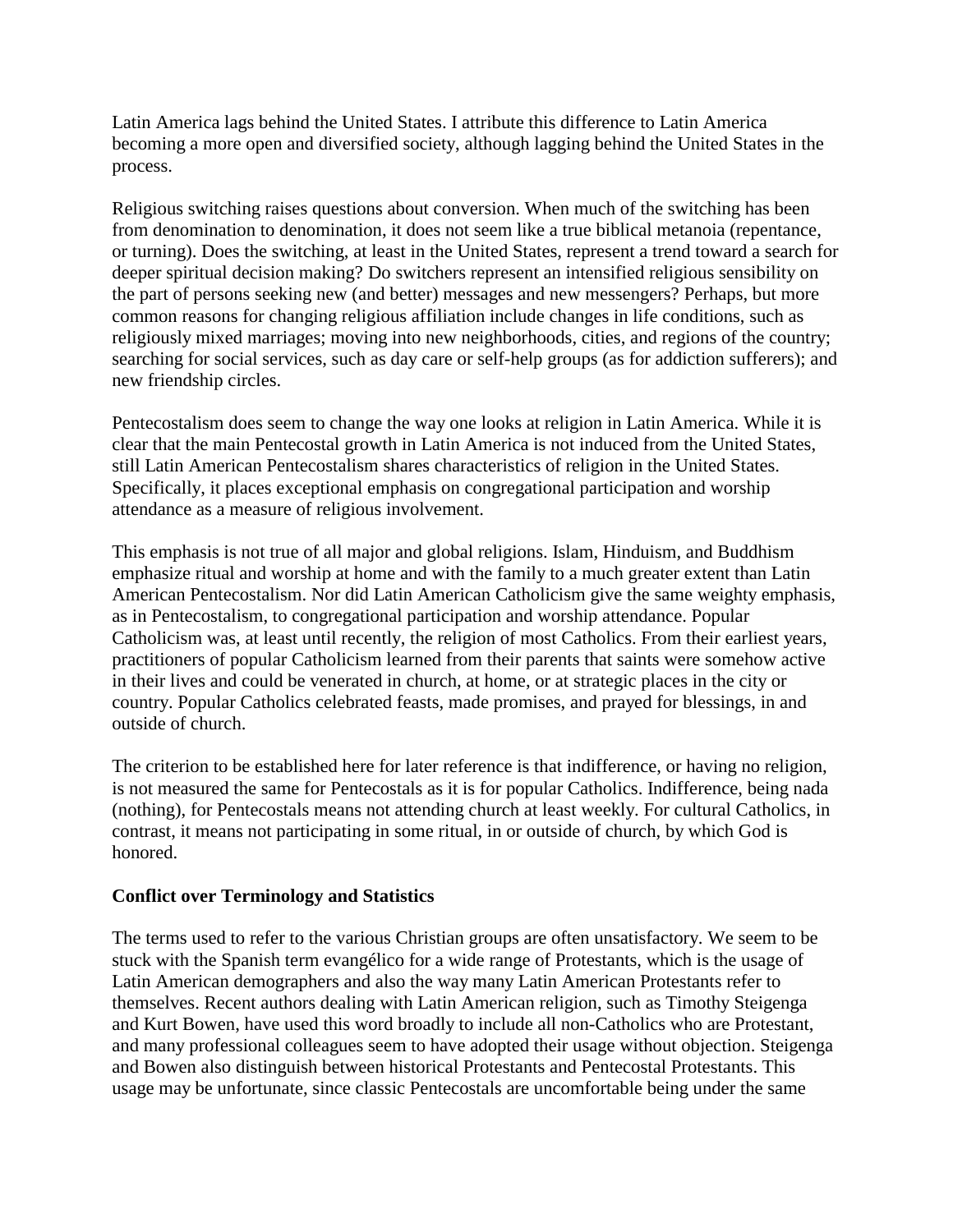tent with "health and wealth" neo-Pentecostals. (For that matter, many Pentecostal pastors consider Catholics to be outside the number of true Christians.)

For statistics, recent academic publications continue to cite figures from Patrick Johnstone's Operation World: The Day-by-Day Guide to Praying for the World (1993). A recent example is Anne Hallum's citation in a key 2003 essay in the Latin American Research Review. After some initial hesitation (could I obtain reliable statistics from a prayer book?), I obtained a copy of this book, which was reputed to be the best source available for statistics on religion in Latin America. That might have been true ten years ago, but no longer.

In Operation World (1993), Johnstone claimed that 27.9 percent of all Chileans were evangelicals, and 25.4 percent Pentecostal/charismatic. These figures, however, are much higher than those reported in the carefully and rigorously conducted national census of 1992, which showed only 12.4 percent evangélicos. According to preliminary indications, the national census of 2002 will reveal about 16 percent evangélicos. Other systematic surveys of Chilean religion have confirmed the levels of the 1992 census.

The two other Latin American nations cited as the most Pentecostal or most Protestant are Brazil and Guatemala. For Brazil, no one doubts that Pentecostal growth there is impressive; probably half of Latin America's Pentecostals reside in Brazil. In 1993 Johnstone gave the Protestant population as 21.6 percent of the national population. That stands in contrast with the national census of 2000, conducted by apparently competent demographers, that shows 15.4 percent evangélicos. Evangelicals themselves seem to be happy with the census's lower figure. The Web site (www.infobrasil.org) of Servicio Evangelizadora para América Latina, or SEPAL, an international missionary group in Brazil, provides information based on the national census, not on Johnstone.(Please insert a footnote or endnote with a text similar to this: Hallum and some other authors do not refer to a later (2001) edition of Operation World in which authors Johnstone and Mandryk use much lower figures for Chile and Brazil and call attention to the fact that they are doing so.)

# **An End to Evangelical Growth?**

Latinamericanists consistently identify Guatemala as the most Protestant country in Latin America. In Guatemala, however, evangelical growth has leveled off. Some Protestant missionaries within the country are now willing to admit there has been no growth for a decade. Since the early 1990s longtime experts on Guatemalan religion Virginia Garrard Burnett and Bruce Calder have reported their impressions that Protestant growth in Guatemala had leveled off. They observed that Protestant pastors and other observers of religion felt that Guatemalan Protestantism had reached a "kind of natural limit." "Some people," one pastor said in resignation, "will always be Catholic."

Surveys of Guatemalan religion, including those by SEPAL, have found that Protestant growth rates were indeed flat. One might think that this information would be important in mission and academic circles, but missiologists and academics have generally failed to take notice.

Only now is it clear from SEPAL and other sources that the growth of Pentecostalism and Protestantism leveled off in Guatemala some time ago at about 25 percent Protestant in the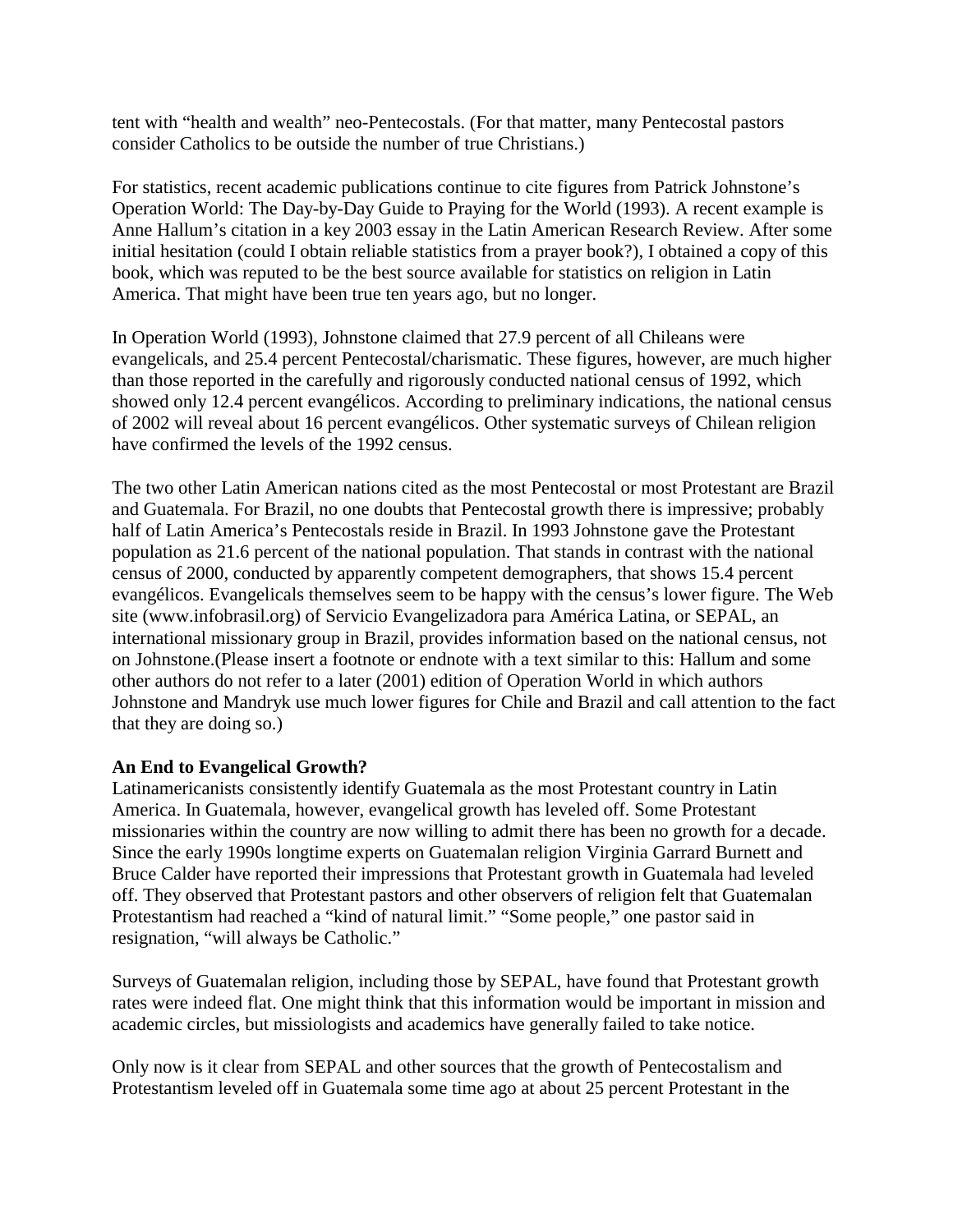Guatemalan total population. The Gallup Organization's group in Guatemala began doing surveys in the country in the 1990s, including questions of religious affiliation. These surveys, repeated at various intervals and by now in the public domain for a number of years, consistently have showed Protestant affiliation to be in the 25 percent range.

One might note that though their number as a proportion of the Guatemalan population has remained constant, the conversion rate for neo-Pentecostals and others counted as evangélicos has continued to increase. How can that be? How can a rising rate of conversions be paired with a stagnant rate of growth? We shall see that conversion in only one part of the story.

#### **Nonpractice Among Pentecostals**

An initial observation is that many Pentecostals are not very observant. This is a fact that one would not easily learn, even from persons who conduct valuable studies. Two systematic surveys of Chilean religion were conducted by the Chilean Institute of Public Studies, an institute similar to that of the American Enterprise Institute in Washington and having close ties to eminent sociologist Peter Berger of Boston University. In 1991 this Chilean institute published studies that went beyond census data and asked about church attendance. It was quite a surprise to learn that less than half of Chile's Pentecostals attend church once a week, and more than a third hardly attend church at all.

One of the main researchers, Arturo Fontaine Talavera, barely alluded to the significance of nonpractice among Chilean Pentecostals. But this finding was scandalous to Pentecostal pastors, since Pentecostals strongly stress attendance at weekly services and many Pentecostals go to church more than once a week. The results of the surveys were broadcast on Chilean television and threw pastors into a panic.

By and large, Pentecostal pastors took up the challenge of religious nonpractice directly and honestly, searching their souls for reasons for the worrisome dropping out. They wondered whether a contributing factor might be the growing distance between the education and class background of the pastors versus that of the persons in the pews. At the time, 40 percent of Pentecostals were middle class in terms of education, which was a higher percentage than that of pastors.

The same pattern of nonattendance is evident in Mexico. Bowen found that "fewer than half, forty-eight percent, continued to be active evangelicals who attended a church service at least once weekly." The vast majority of the other 52 percent never or almost never attended services.

#### **Leaving Protestantism**

A further consideration is that leaving church or religion, dropping out, though seriously understudied in the United States, is even less well researched in Latin America. Recent studies have found that not only is nonpractice widespread but also many Protestants are leaving their churches altogether. Bowen found that 43 percent of those raised in Protestant churches were no longer Protestants as adults. Also, 68 percent of those baptized in Protestant churches in Mexico in the 1980s had left by 1990. Steigenga believes the same rates of leaving may be true in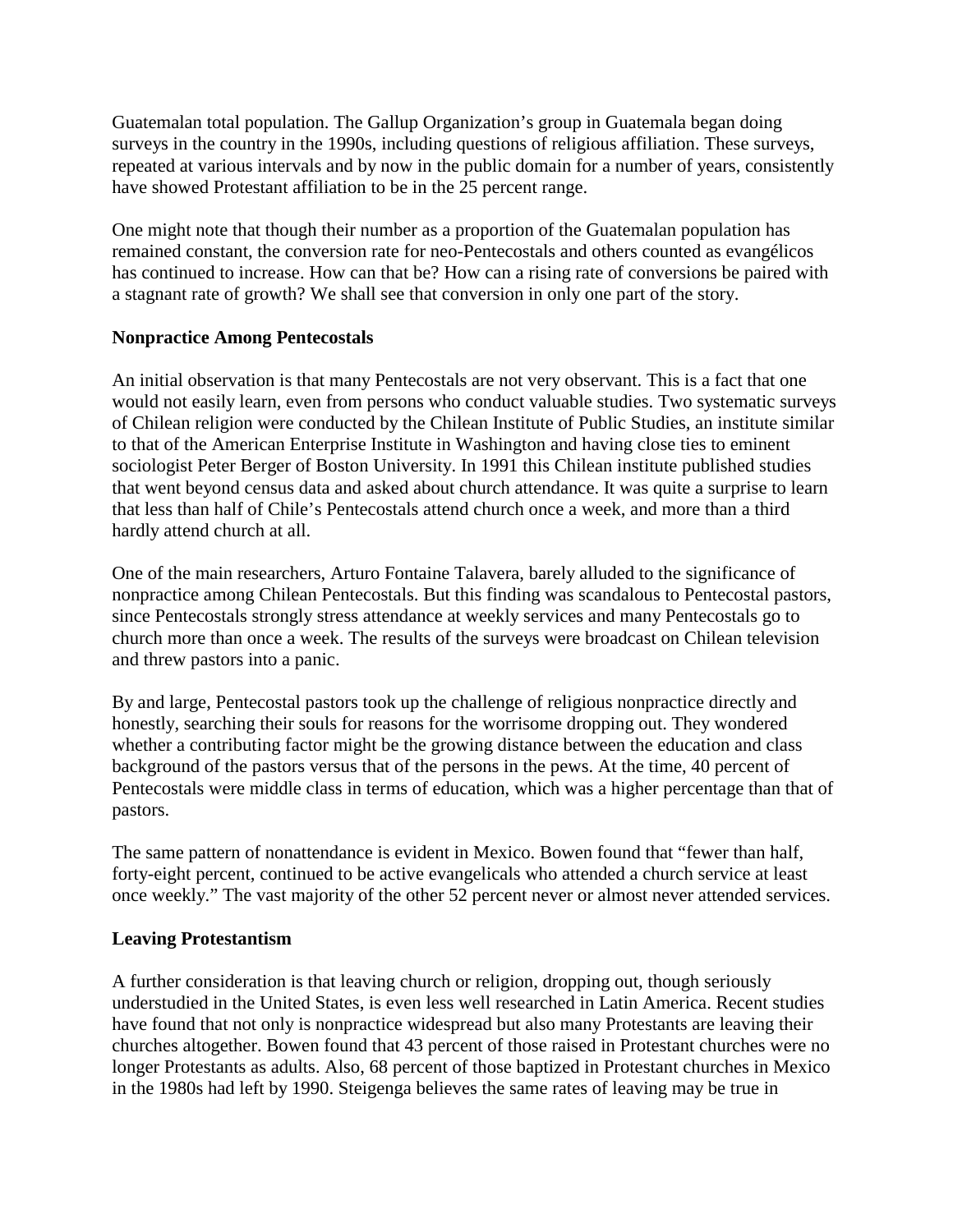#### Guatemala.

As noted above, several Latin American countries exhibit a rather high rate of evangelical conversion, but not much of a rise or none at all in the percentage of Protestants. Retention is thus clearly a factor. In terms of conversion, when 40 percent or so do not continue in their commitment, does the conversion itself have to be doubted? In Latin America, one common response is to say that only God knows. But in social science and missiology, when a religion displays such a high dropout rate, to discuss conversion without also looking at apostasy seems partial and misleading.

One reason researchers have overlooked the significance of church leaving may be that they believed they were looking at nomadismo: people shopping around for religion. In typical patterns, people shifted from indifferent Catholic to Pentecostal, from Pentecostal to neo-Pentecostal, from Catholic to Afro-Brazilian religions. Sometimes they seemed to convert to these religions all in the same day.

# **Why They Leave**

One can learn a lot from delving into church leaving. Here we are discussing mainly Pentecostals who have departed. Not only are Pentecostals the largest non-Catholic group in Latin America, but also, judging by Mexico, they may have the highest dropout rates. But why? The responses are complex, but years of interviewing Pentecostals and of observing Pentecostal churches in most Latin American countries convinces me that living up to the perfectionist character of Pentecostalism is extremely difficult. Over the long haul, most people simply tire of trying to follow the heavy moral and social demands that many Pentecostal churches impose.

Entry into Pentecostalism takes seriously the turning that early Christians thought necessary. Men and women are expected to change their behavior to include not only the familiar rules of no smoking, no drinking, and no dancing and the giving of 10 percent of one's income to the church, but also marital fidelity and a wholehearted embrace of communal life and frequent prayer.

The Assemblies of God churches that flourished in Central America have had pastors who preach observance of the Reglamento local, the stated rules for doctrine and practice by which the communicants are expected to live. Members of Assemblies churches, as classic Pentecostals, have a gritty sense of living counterculturally, an acute awareness of evil in persons and institutions, and a humility born from watching their own and others' minor slips and major failures. Many Central American pastors confided to Everett Wilson, recent president of Bethany College (Scotts Valley, California) and longtime resident in Central America, that over a long period of time only about 15 percent of congregants showed fidelity to the Reglamento local. There is another side to the Pentecostal churches' high dropout rate that needs to be explored, an aspect that few have emphasized. Do Pentecostal churches keep key members and attract many new ones because, directly or indirectly, they effectively cast off their faltering members? After he had walked along Mexican dirt roads and byways for years, listening to Pentecostal pastors and communicants, it occurred to Bowen that Latin American Pentecostal churches actually cast off the less committed among their members so that those more committed might continue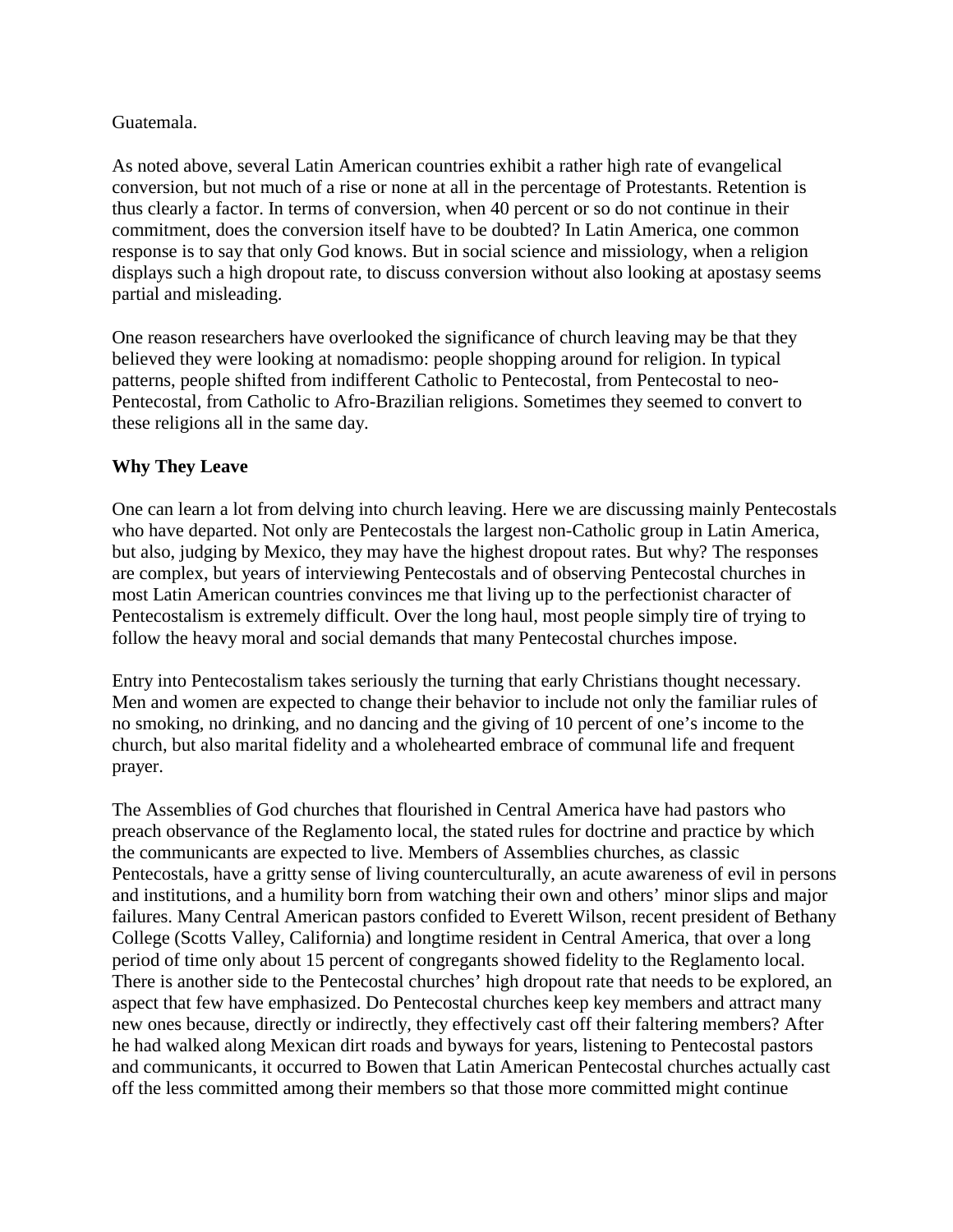unimpeded in the pursuit of their high goals. Less committed members would tend to pull the more committed down to a common denominator of laxer practice. The churches keep the luster of their religion bright precisely by shedding the nonobservant and the unrepentant.

# **Moving to No Religion**

Until recently, Latin America stood out, at least from Europe and Canada, in having relatively few persons in the category "no religion." Manuel Marzal, a respected expert in religious research in Latin America, says that this kind of person was hardly representative of Latin Americans. His argument is based not only on forty years of looking at religion in the region but also on a global study of religion in 2000. Marzal's view is challenged, however, by new evidence that shows a widening pool of "no religion" in Guatemala, Costa Rica, and Chile. This new fact lends significance to the question, Where are the church leavers going?

Much anecdotal evidence exists indicating that many Pentecostal dropouts return to the Catholic Church. James Scanlon, a Maryknoll priest, said that he and his activist parish members brought 1,800 persons in his Guatemala City neighborhood back to the Catholic Church. Somewhat similar stories were heard by others in Guatemala. But Steigenga, who conducted surveys in Costa Rica and Guatemala in 1992 and 1993, took a careful look at the persons who said they had no religious affiliation and found evidence that many had practiced, some rather profoundly, evangelical religion. Of this group, 13 percent said they had spoken in tongues, 37 percent said they had experienced a personal conversion, and 57 percent said they experienced a miraculous healing. In general he found that few former evangelicals turned (one cannot say returned, because many were born Protestants) to Catholicism. Polls in Guatemala since 1990 show a group of about 12 percent of the national population that identify themselves as having no religion.

In Mexico Bowen's grassroots questioning of evangelical pastors and lay Mexicans found that 43 percent of those raised in the second-generation of evangelicals no longer claimed any religious affiliation. Within that group, the rate for Pentecostal dropouts in the second generation was even higher: 48 percent. He found that hardly any of the leavers chose to practice Catholicism or any other faith. In terms of Mexican evangelicalism, they were nada (nothing). This conclusion repeated what Steigenga found in Guatemala and Costa Rica, where leavers from evangelical, mostly Pentecostal backgrounds may be going into a dark pool of "no religion."

This is a new category, one virtually unknown previously in Guatemala and much of Latin America. But what is it like to be without religion in this hotly religious country? Would one feel relief to be on an island of calm away from the heat of religious passion? Do people who say they have no religion still believe in God? Are they hurting and in need of help? We know almost nothing about this category.

# **In Conclusion**

By looking at both conversion and dropping away, it becomes possible to ask whether evangelicals are destined to remain a small but vibrant minority, or whether they are capable of